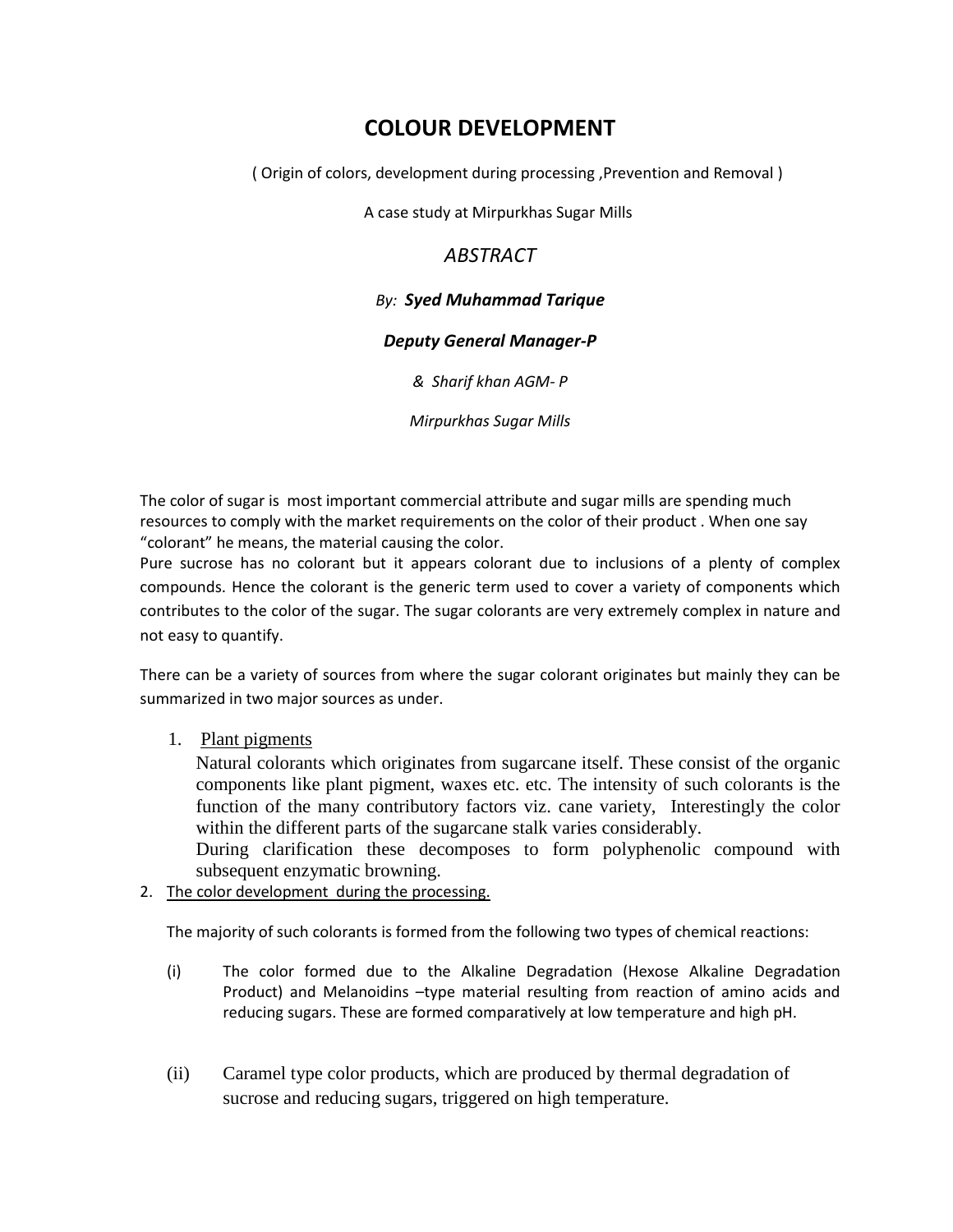The color management is a very significant and paramount function of a technologist. This management can be categorized as a variety of activities like the identification and the measurement of the colorants, prevention of formation of new coloring compounds during the process and the last but not the least is the removal of coloring compounds.

Recently Pakistan Sugar Industry has developed more sensitivity about the quality of sugar for the use of consumers in general but in particular for the pharmaceutical and beverages use.

Most of sugar mills are trying to upgrade their plants to achieve modern standards. Within its limited resources Mirpur Khas Sugar Mills is one of the sugar mills who has achieved nearly all international quality standards in sugar. In this presentation some factors are cited which causes color development. steps taken for analysis and prevention , also has a reference of processes applied in Mirpurkhas Sugar for color removal.

### INTRODUCTION:

#### COLORANTS:

*" sugar color with its associated impurities and precursors is complex mixture of diverse composition , difficult to describe in practical terms"* (smith & Gregory)

Sugar colorant is not a single molecular species, but it is a complex mixture of compounds. (Baunsgaard 2000) .

They can be divided into two categories, natural -plant pigments, color precursors and those formed during sugar processing. During sugar manufacturing some of these compounds are removed and many of them undergo numerous reactions leads in the formation of further dark color compounds.

Coloring substance are undesirable impurities in sugar cane juice mainly are organic non sugars, They have adverse effects on crystallization process and refine sugar product . Due to complexity of Sugar colorant it is not easy to quantify them hence having limited sources at Mipurkhas sugar mills color is only measured as the total effect of all colorants on light absorbance @ 7.0 pH.

Mirpurkhas sugar mills one of the sugar mills in Pakistan that produces refine sugar of high quality that comply utmost all international standards.

This paper briefly reviews current knowledge on color and the associated color precursors, development of colors at different stages of processing.

It also out lines quantification of colors at different stages in MSM, processes / techniques viz. (Juice Defecation, Juice clarification , refinery of melt liquor through carbonation, phosfloatation, filteration, and treatment with PAC. ) employed by Mirpurkhas sugar mills for prevention and removal.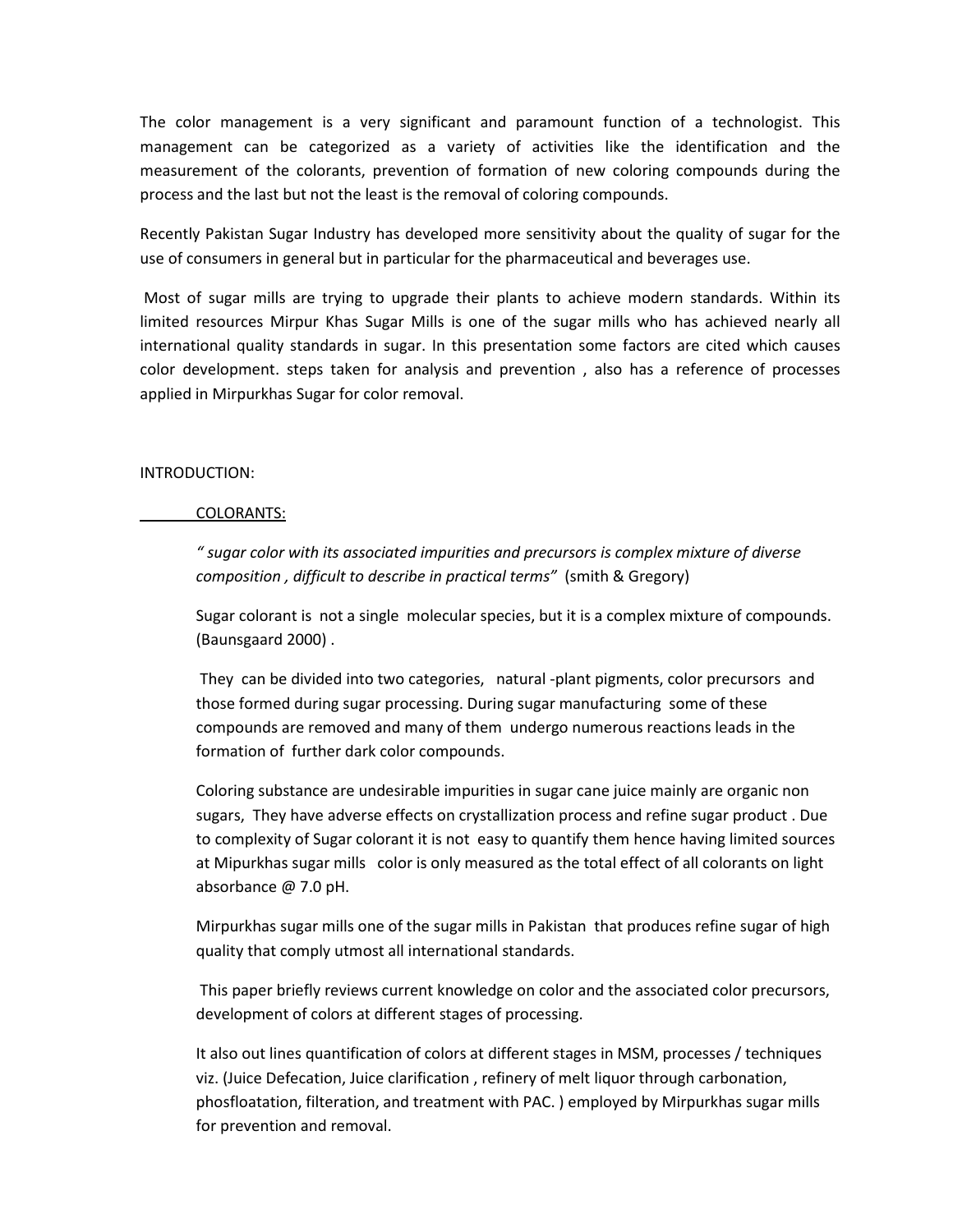|                          | <b>Natural Colorants / Cane Pigments</b>                                    |                                                                                               |                                                | <b>Color Development During Juice Processing</b> |                                               |                                                                                        |
|--------------------------|-----------------------------------------------------------------------------|-----------------------------------------------------------------------------------------------|------------------------------------------------|--------------------------------------------------|-----------------------------------------------|----------------------------------------------------------------------------------------|
| <b>Colourants Name</b>   | Flavonoids<br>(polyphenols),<br>anthocyanin,<br>flavones<br><b>Melanins</b> | Phenolics<br>(Benzoic,<br>cynamic,<br>chlorogenic,<br>gallic & cafeic<br>acid)                | Chlorphylis<br>Xanthrophylis<br>Carotene       | <b>Melanoidins</b>                               | <b>HADPs</b>                                  | Caramels                                                                               |
| <b>Reaction Products</b> | Oxidised by<br>enzyems, form<br>colored<br>compound.                        | Generally<br>Colorless,<br>Oxidise/re-act<br>with amines-<br>iron, form<br>colored<br>product | Green pigments,<br>removed in<br>clarification | Maillard<br>Reaction<br>Products                 | Hexos<br>Alkaline<br>Degradation<br>Product-s | Sucrose,<br>Glucose<br>and<br>Fructose<br>Degradati-<br>on at high<br>temperat-<br>ure |

## **Anx-1 : Colorant Classification (according to their properties) (purolite)**

## **Anx-2 Properties of colorants (SB Davis)**

| <b>PROPERTY</b>                              | <b>Monomeric</b>                            | Intermediate<br>Polymeric                    |                                                           |
|----------------------------------------------|---------------------------------------------|----------------------------------------------|-----------------------------------------------------------|
| <b>COMPOSITION</b>                           | <b>Plant pigments Mainly</b><br>flavonoids, | Factory colorants eg. ADF-                   | Factory colorants e.g.<br><b>Melanoidins and caramals</b> |
| <b>MOLECULAR WEIGHT</b><br><b>MW-Daltons</b> | < 1000                                      | 1000-2500                                    | >2500                                                     |
| <b>IONIZATION</b>                            | Neutral at low pH                           | Cat-ionic below pH 5, An-ionic<br>above pH 6 | Same as intermediates                                     |
| <b>POLARITY</b>                              | Least polar                                 | Intermediate                                 | Polar                                                     |
| <b>TYPE</b>                                  | Weak acid                                   | Weak acid + amphoteric                       | Amphoteric                                                |
| Indicator value IV                           | $5 - 40$<br>pH sensitive                    | $3 - 4$<br>Intermediate                      | $1 - 2$<br>pH insensitive                                 |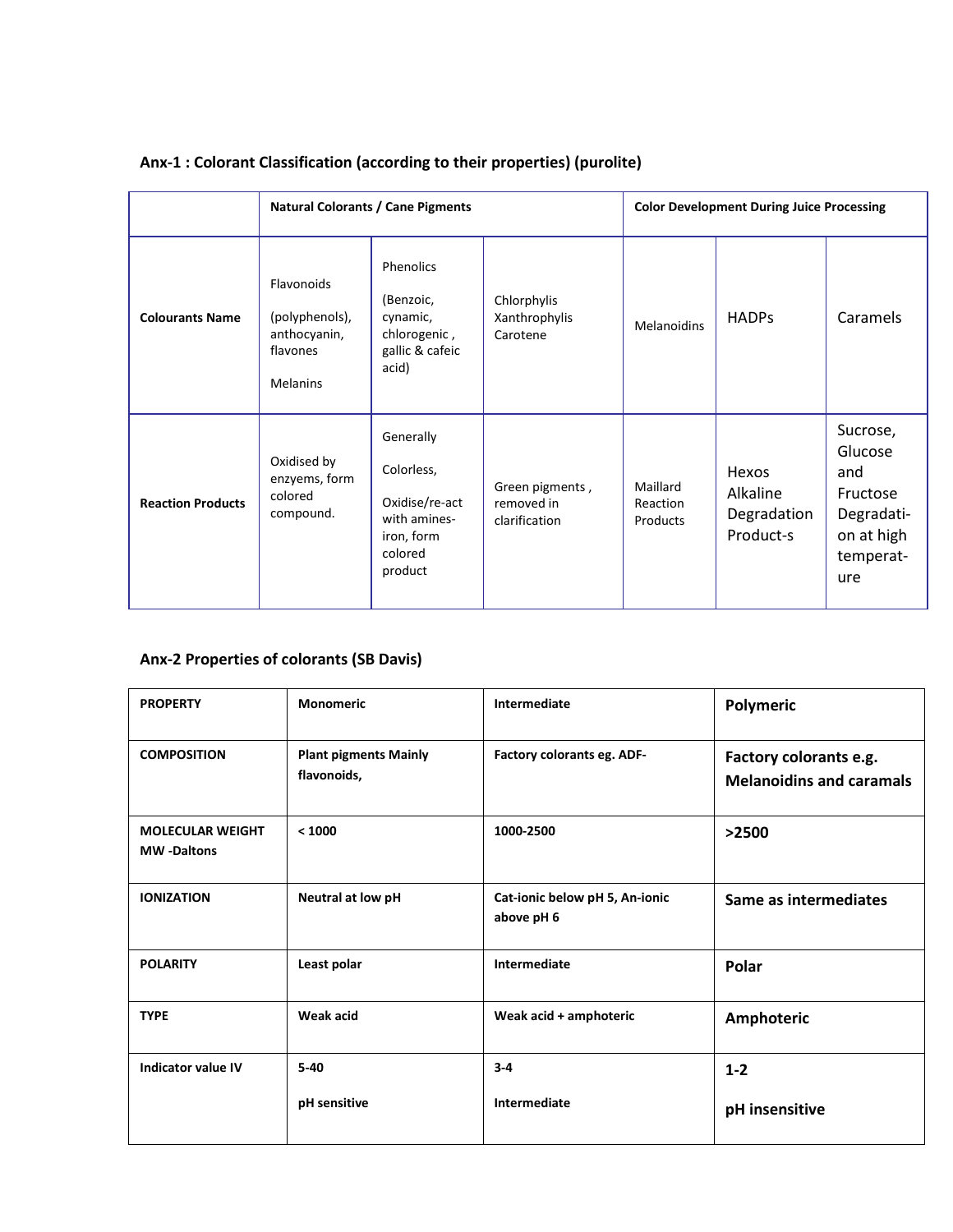#### **Plant pigments**

**These are Primarily, chlorophyll, xythophyle, sacharatin, tannins and flavonoids / anthocyanins, (polyphenols) and phenolic compounds.** 

**They Make two third color in raw sugar. (smith &Paton 85).** 

**Their Purple / Red pigment changes into dark green with addition of lime (R.B.L Mathure)**

**These are unstable in neutral or alkaline solutions, and decomposed by heat,**

**These are Largely removed or destroyed in clarification, but small amount is found in polymeric colorant in raw sugar. (Godshall and grimm 94)**

**Chlorophyll, Xanthophyll and carotene are:**

- **insoluble in water**
- **eliminated early in the cane-juice processing.**
- **changes green/orange to yellow color in alkaline solution and give colors with ferric ions. (Harbone,84)**

#### **Phenolic compounds**

**These are Present in plant as Esters. The most common phenolic ester in cane is chlorogenic acid, an ester of caffeic acid with quinic acid . Ranges from colorless to yellow. (MA Godshall)**

**Juice continue come in contact with metallic iron surfaces and tend to increase intensity of color due to absorption of iron salts. These form dark colored polyphenols with Iron in ferric state specially in acidic medium.**

**Melanin is reaction product of amino acids with phenolics as well as very dark enzymatic products of phenolics. (Godshall). They have detrimental effect on color of sugar as they crystalizes with sugar.**

**Oxidized enzymatically to polymeric color in cane juice (prior to heating)** 

#### **Flavonoids**

**These are pH-sensitive colorants of low molecular weight .They are oxidized by enzymes and form enzymic browning colorants of high molecular weight.** 

**They are not removed to any great extent during clarification and hence included within the raw sugar crystal. Their Ionization increases with increase in pH**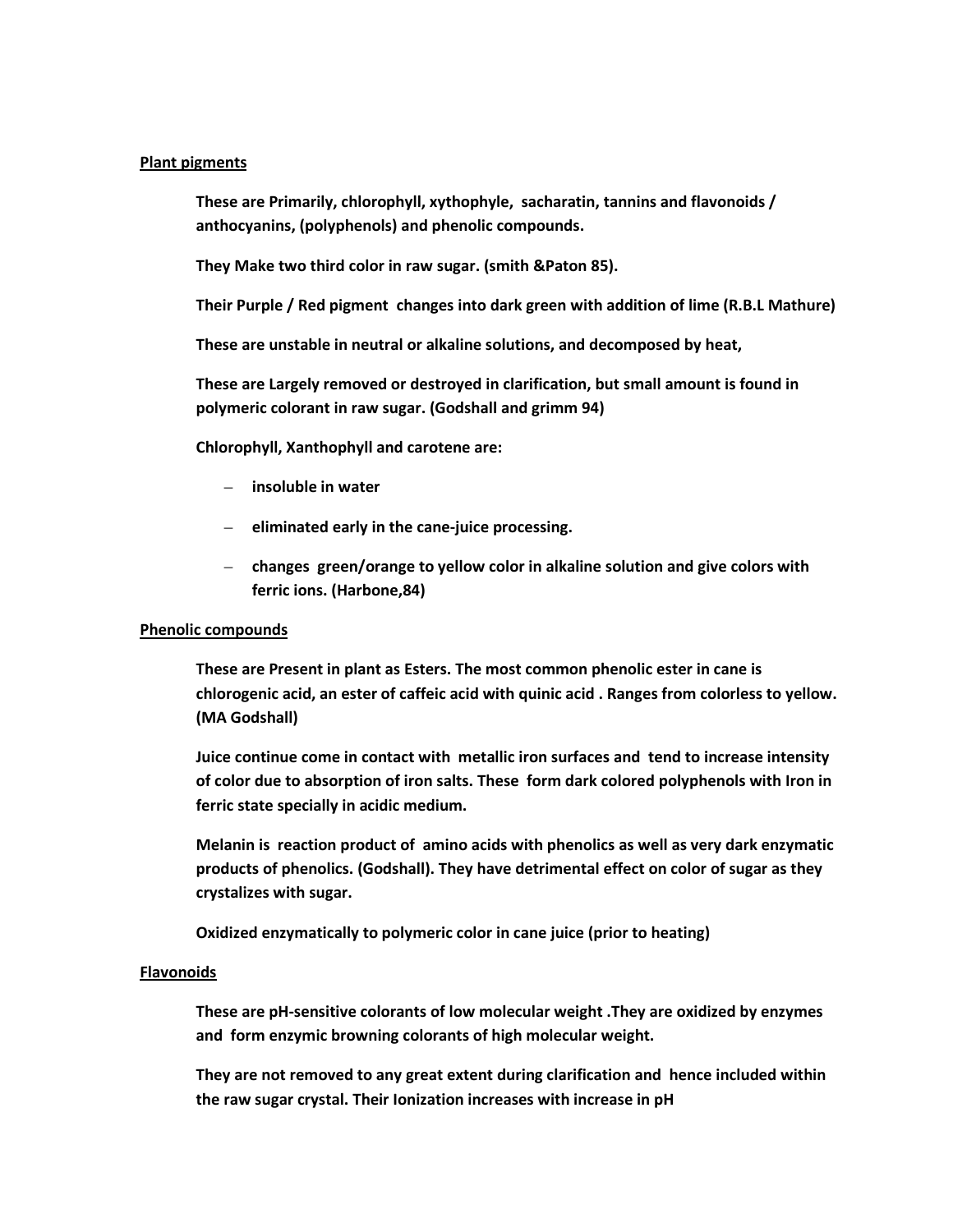### **COLOR PRECURSOR**

**Color Precursor are colorless chemically related plant pigments, form colour in processing. Simple phenols, reducing sugars and amino acids are significant color precursor** 

**Amino nitrogen derivatives (amino acids/aspartic acid) can react with reducing sugars on heating, to form melanoidins which are polymeric type colorants.** 

**Phenolic derivatives (benzoic, cinnamic and caffeic acids) are highly reactive and form colored complexes with iron. They can also polymerize enzymatically to form color complexes in the early stages of processing before heating. (P.smith, N.H, Paton)** 

**General observations of sugar researcher.**

**The quantity, quality and type of pigments and colorants in juice are dependent upon:**

- **The variety and maturity of sugar cane**
- **Climatic condition**
- **Agricultural practices (use of nitrogenous fertilizers) stored by plant as amino acids.**
- **Cut to crush delays**
- **Amount of trashes incorporated into the crushed cane**
- **Soil condition**
- **Juice extraction practices. (lionnet, Reid, Anon, Ivin, Doyle) .**

**Seasonal trend.**

*"Its seasonal trend that the colors are higher in the start and end of season and the lowest in the middle when the cane quality is at its best.. This confirms that the color due to the cane is a very significant proportion of the total color in the mills."* **Smith (1990)** 



#### **Anx-3, MSM Mixed juice color trend**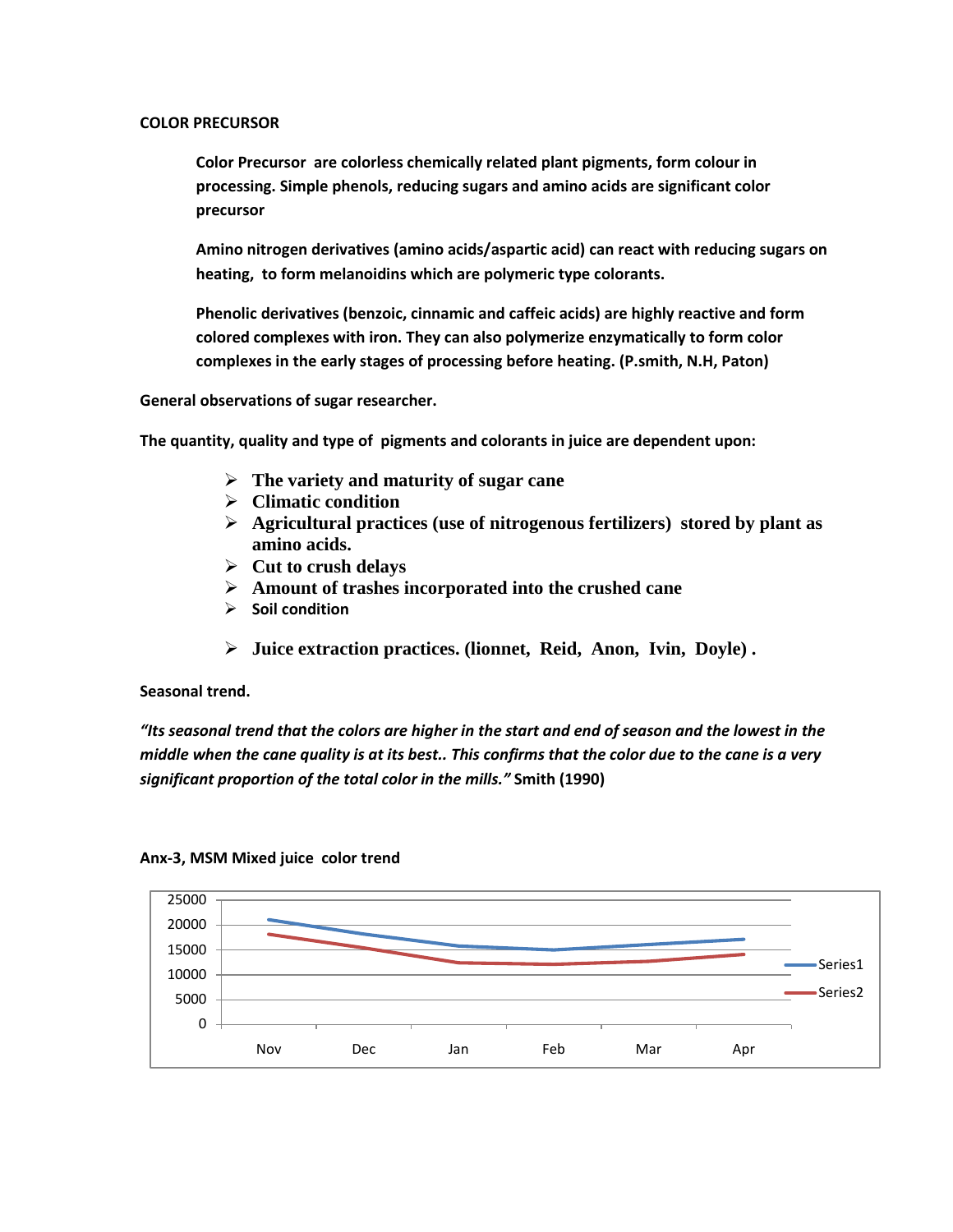## **Anx-5, Colorant Controlling work at MSM**

| <b>Particulars</b>                                                                                      | <b>Average Results</b> |                  |
|---------------------------------------------------------------------------------------------------------|------------------------|------------------|
| <b>SEASON</b>                                                                                           | 2006-07, 2007-08       | 2012-13, 2013-14 |
|                                                                                                         | (Two seasons)          | (Two seasons)    |
| Tops & Trash % in Cane                                                                                  | $3 - 5%$               | Less than 1 %    |
| <b>Inferior Variety % Cane</b><br>(Tritron, Bansi, B-4360, NIA-98, GT-11, PR1000, BF-<br>241, S-95 etc) | $8 - 10%$              | less than 2 %    |
| <b>Burnt cane</b>                                                                                       | 0.4%                   | 0.08%            |
| <b>Immature Cane %</b>                                                                                  | $2 - 4%$               | Less than 1 %    |
| Dextran quantity in First Expressed Juice                                                               | 9000 ppm               | 4000 ppm         |
| <b>First Expressed Juice Color IU</b>                                                                   | 17220                  | 14035            |

# **Anx-6 Pics of poor quality sugar cane**

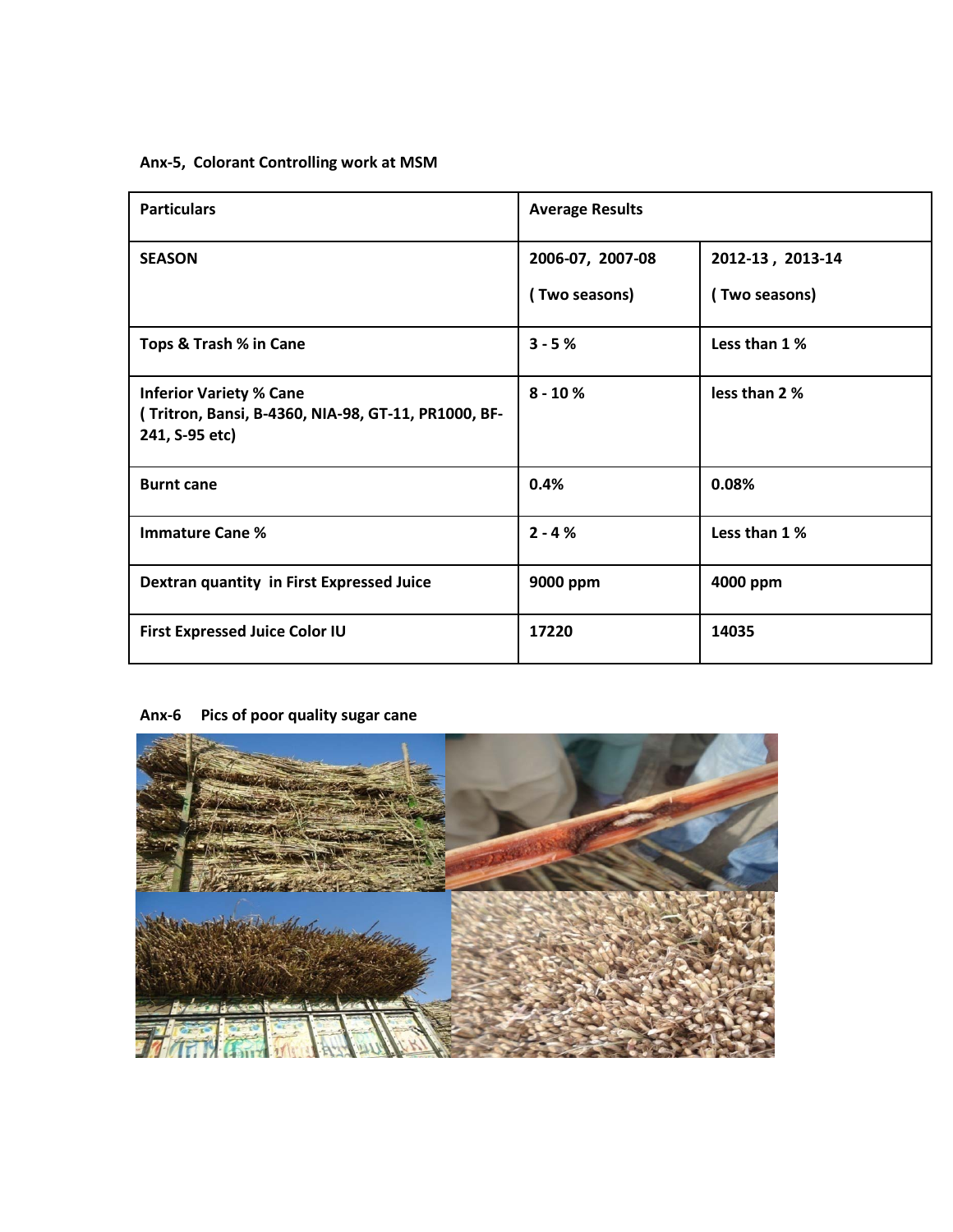**In 2006-07 & 07-08 colors were on higher sides there were many reasons viz. %age of tops and trashes, immature cane, stale cane, high ratio of polysacharides /dextran, inferior cane varieties were on upper side then last two years. %age of immature cane raised the R.S % and polysaccharides, those caused color formation and hurdles in process.**

#### **Enzymic reaction**

**Phenols may be oxidized to dark colored polymers by enzymic oxidation or non-enzymic oxidation, and these polymers contribute to the color of raw sugar.** 

**The enzymes involved in browning are polyphenol oxidases (PPO) (N.H.Paton)**

**Over the Half of color of raw juice is due to enzymatic reaction. (Coombs & Baldry 1978).** 

**Rate of enzymic oxidation that leads to browning depends on the concentration & nature of phenols, enzyme activity, pH and temperature. (Macheix et al., 1990)**

**Enzymic oxidation reaction continues until the enzyme is inactivated by heat.** 

#### **Color extraction, formation in milling**

**The color –sugar ratio increases along the milling train from 20-30%.** 

**Excessive maceration and juice extraction also effect the color**

 **withdrawal. The higher extraction gives the higher juice color. (P.smith, N.H, paton).**

**You can see it in anex: 13 primary juice colors are 14035 IU while Mixed juice colors 16295 IU.**

**Dextran has indirect effect in color formation. Dextran is formed by the attack of bacterium Leconostic Masscentriodes resulting decomposition of sucrose unit into glucose & fructose. Bacteria utilizes the energy of glucose-fructose bond for dextran formation (Stanier et al. 1987) .** 

**Delayed in cut to crush time, stale and burnt cane, supply, temperature, moisture and residence time , poor sanitation at mills enhance the production of dextran. The dextran formation raises many problems in sugar processing by increasing juice viscosity and poor clarification and crystal elongation) . (kitchen 88, Morel due boil 91, Muller 81).**

**Dextran not only causes the color formation but also has harmful effect through out the processing. (Kim & Robyt, 95)**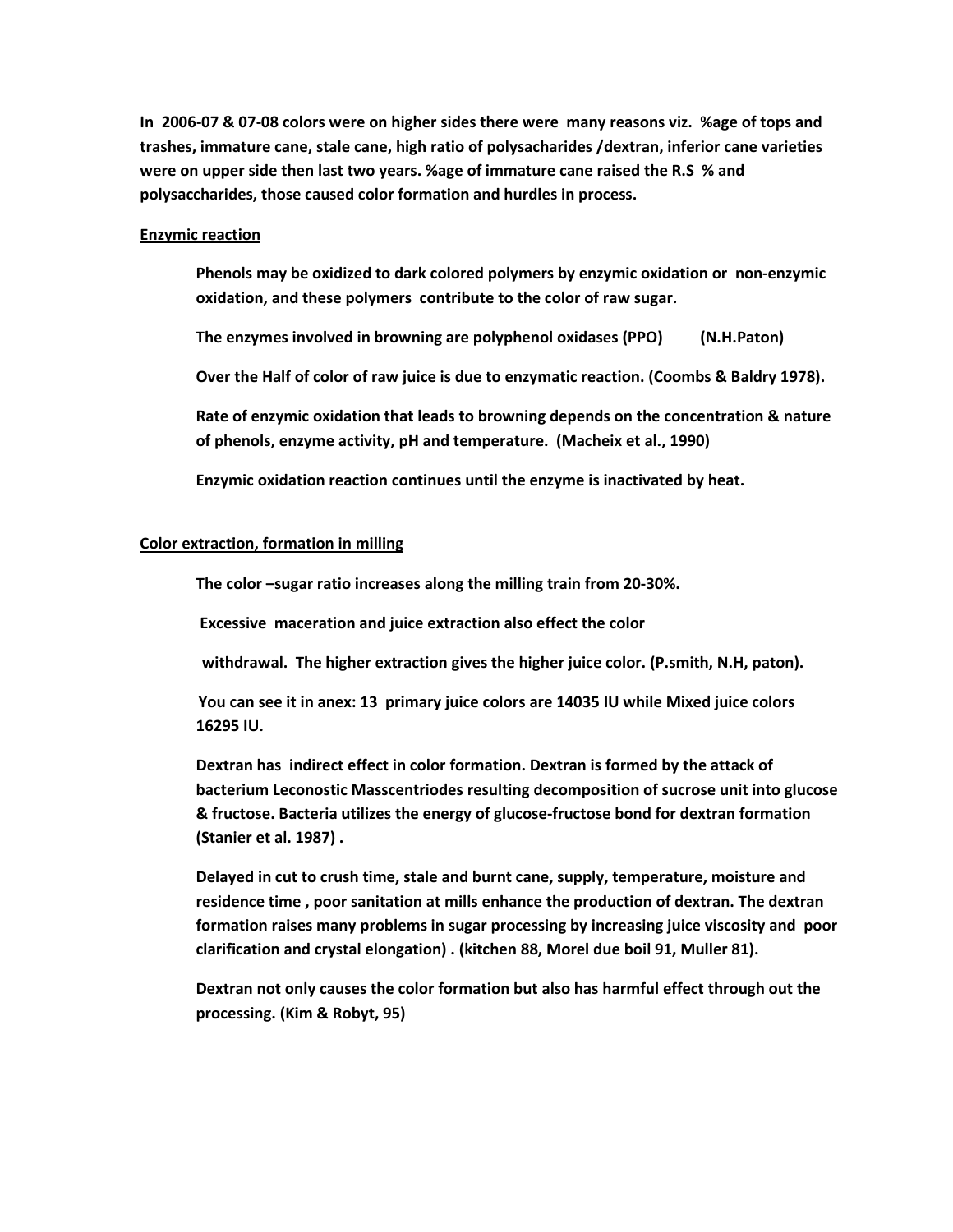#### **Openion of Technologists:**

**it was reported that for each 1% addition of tops to clean cane, the color of clear juice was increased by 1.3%, (chen ,85)**

**Green leafy trashes and tops has dexterous effect on color and turbidity of juice and they also increase the polysaccharides in juice. (purchase 91)**

#### **Steps taken by MSM for prevention.**

**For prevention of all above contamination or reduction , Good quality cane was procured , farmers were motivated for cultivation of good quality cane.** 

**The sanitation, (mechanical cleaning with hot water or steam at requisite areas) and biocide/ bleaching powder application , usage of pensilien were empolyed to reduce or diminishes the microbiological growth or inversion of sucrose resulting reduction in color.**

**In 2006-7 & 7-8 Primary and Mixed juice colors were 17220 , & 20302 respectively and in 2012-13, & 13-14 these were 14035 & 16295 Hence total reduction found 18.5 %**

#### **Color removal and formation during clarification**

**Clarification removes 20-25% of input colors including low and** 

**some high molecular weight, ( P.smith & N.H.Paton )** 

**Some new Colorants also form during clarification, such as polymers from the**

 **alkaline degradation products of reducing sugar and oxidation products of phenolics.**

**Melanins in cane juice is very little removed in clarification and this colorant** 

 **constitutes about 60 % of the color in the clarified juice (Paton 1992)**

**Presence of baggacillo causes biological contamination and increase in color of** 

 **clear juice. It increases with application of lime and heat. (Mathur).** 

#### **Prevention steps at MSM :**

 **-Temperature and pH of juices properly maintained.** 

 **-Retention of low pH juice avoided.** 

- **- To reduce contamination of baggacillo rotary screen of Slot 0.35 mm at mill house and 0.25 mm for screening clear juice were Installed. (after 20067- 07-08)**
- **- Same capacity of clarifiers were used for 7000 TCD, hence, retention time reduced,**

 **Input colors were also lesser, therefore 13.87% reduction in color obtained during**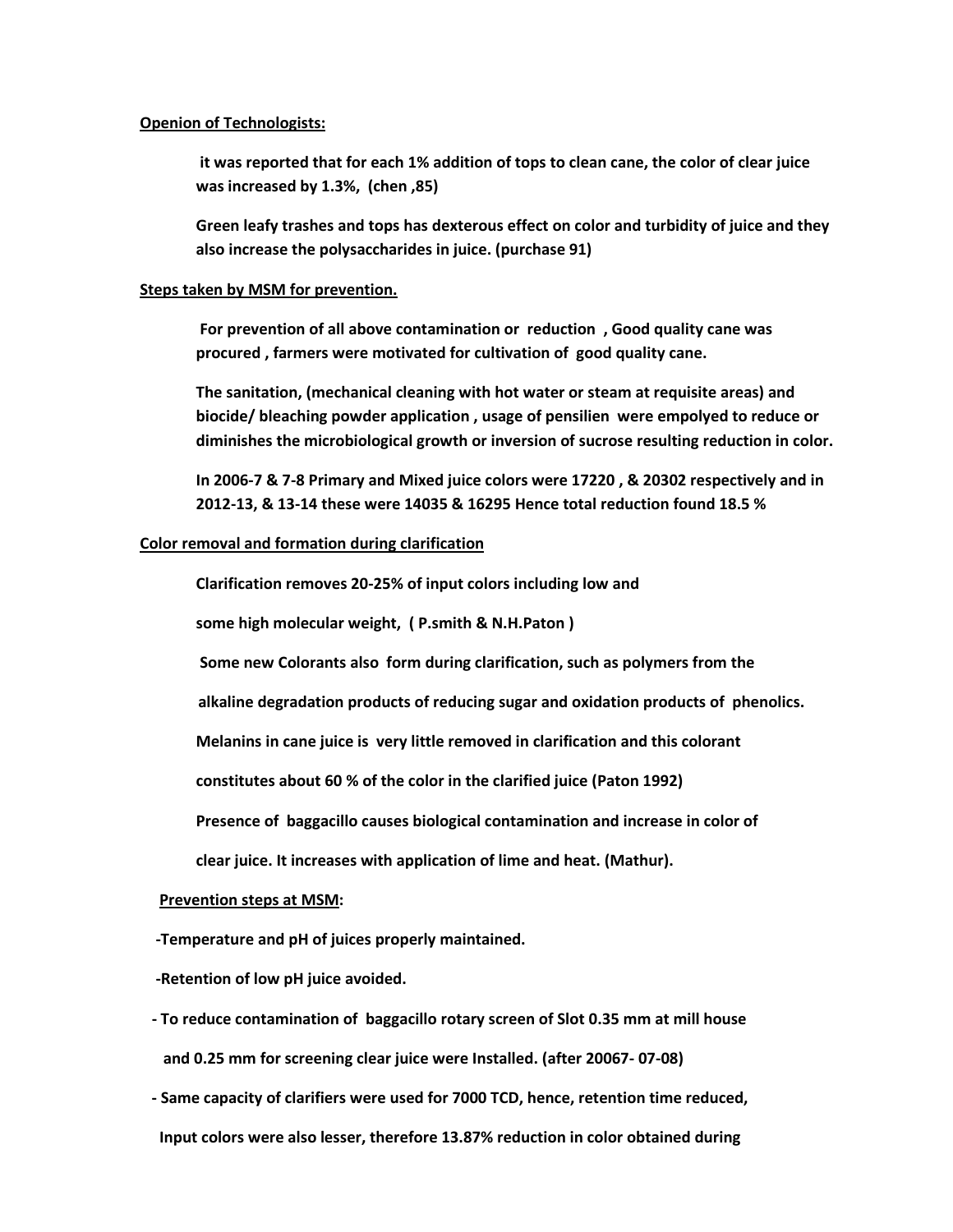### **clarification.**

|                    | <b>Particulars</b>          | Unit        | 2006-07 & 2007-08 | 2012-13 & 2013-14 |
|--------------------|-----------------------------|-------------|-------------------|-------------------|
|                    | <b>Color</b>                | lιυ         | 17846             | 14209             |
|                    | p.H                         | value       | 7.0               | 7.1               |
|                    | R.S                         | % on Solids | 4.3               | 4.0               |
| <b>Clear Juice</b> | $P^2O^5$                    | <b>PPM</b>  | 55                | 57                |
|                    | <b>TSS</b>                  | G/L         | 6.5               | 2.4               |
|                    | <b>CaO</b>                  | <b>PPM</b>  | 932               | 826               |
|                    | <b>Clarity</b>              | 1%          | 94.5              | 95.3              |
|                    | <b>Clarification Effect</b> | %           | 8.6               | 9.2               |

### **Anx-7 Analysis of clear juice**

**-In 2006-07 and 07-08 color removal in clarification was 12.09 % and in season 2012-13 and 13-14 it is 16.39 % - In season 2012-13 & 13-14 Color of CJ were obtained 20.38% lesser as compared to season 2006-07 & 07-08** 

### **Color development across evaporators:**

**Thermal decomposition of fructose & hexose mainly, and glucose to lesser extent.**

**occurs under alkaline conditions, increase with time and temperature. The reaction products are brown in color and acidic in nature. Leading to inversion in sucrose, and further color formation, Amines are to be thought involved in the reaction.**

**Degradation occure in evaporators (even operating Under normal conditions)** 

 **mostly in first two effects.** 

- **Increase in glucose % sucrose ratios. pH and purity drops and colors develops.**
- **pH drops is due to formation of organic acids. & scaling out of basic calcium salts.**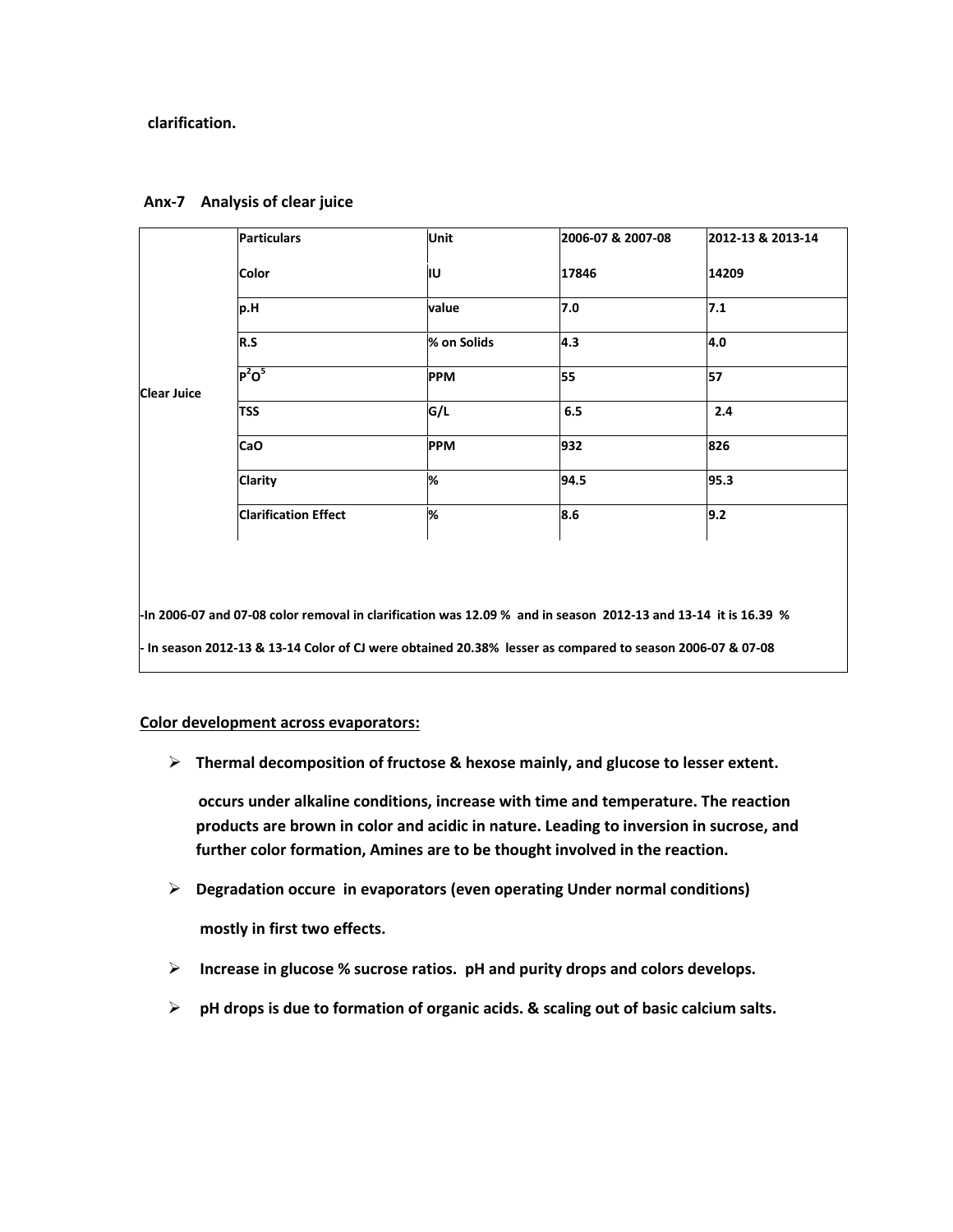### **At Mirpurkhas Sugar Mills:**

**-During seaon 2006-07 & 07-08, input colors were on higher side , Robert evaporators were** 

**used as first effect due to long residence and contact time of juice with tubes**

**potentially large sucrose losses and color formation due to inversion.**

**-In last two years FFE were used as first effect color formation and inversion losses**

**reduced to 4.27% & color reduction obtained 30.52% respectively as compared to** 

**2006-07, 07-08** 

### **Anx-8, Color development across evaporator (based on P.smith & Paton findings)**

| particulars                  | season 2007-8 and 2008-9 |      |                            |               |              |                   |
|------------------------------|--------------------------|------|----------------------------|---------------|--------------|-------------------|
|                              | рH                       | RS%  | % sucrose Inverted         | Brix %        | Color        | % color developed |
| <b>Clear Juice</b>           | 7.0                      | 4.19 |                            | 13.4          | 17750        |                   |
| After 1 <sup>st</sup> Effect | 6.8                      | 4.33 | 0.180                      | 27.1          | 18103        |                   |
| After 2 <sup>nd</sup> Effect | 6.7                      | 4.38 | 0.063                      | 39.8          | 18253        | 4.39%             |
| After 3 <sup>rd</sup> Effect | 6.6                      | 4.41 | 0.038                      | 50.1          | 18374        |                   |
| After 4 <sup>th</sup> Effect | 6.5                      | 4.43 | 0.025                      | 58.3          | 18468        |                   |
| After 5 <sup>th</sup> Effect | 6.5                      | 4.44 | 0.013                      | 65.2          | 18530        |                   |
|                              |                          |      | season 2012-13 and 2013-14 |               |              |                   |
| particulars                  | рH                       | RS%  | Inversion rate             | <b>Brix %</b> | <b>Color</b> |                   |
| <b>Clear Juice</b>           | 7.1                      | 4.03 |                            | 13.8          | 14320        |                   |
| After 1 <sup>st</sup> Effect | 6.9                      | 4.15 | 0.150                      | 29.7          | 14453        |                   |
| After 2 <sup>nd</sup> Effect | 6.9                      | 4.19 | 0.050                      | 41.3          | 14563        | 3.05%             |
| After 3 <sup>rd</sup> Effect | 6.8                      | 4.22 | 0.038                      | 51.2          | 14650        |                   |
| After 4 <sup>th</sup> Effect | 6.7                      | 4.24 | 0.025                      | 60.8          | 14716        |                   |
| After 5 <sup>th</sup> Effect | 6.7                      | 4.25 | 0.013                      | 69.3          | 14756        |                   |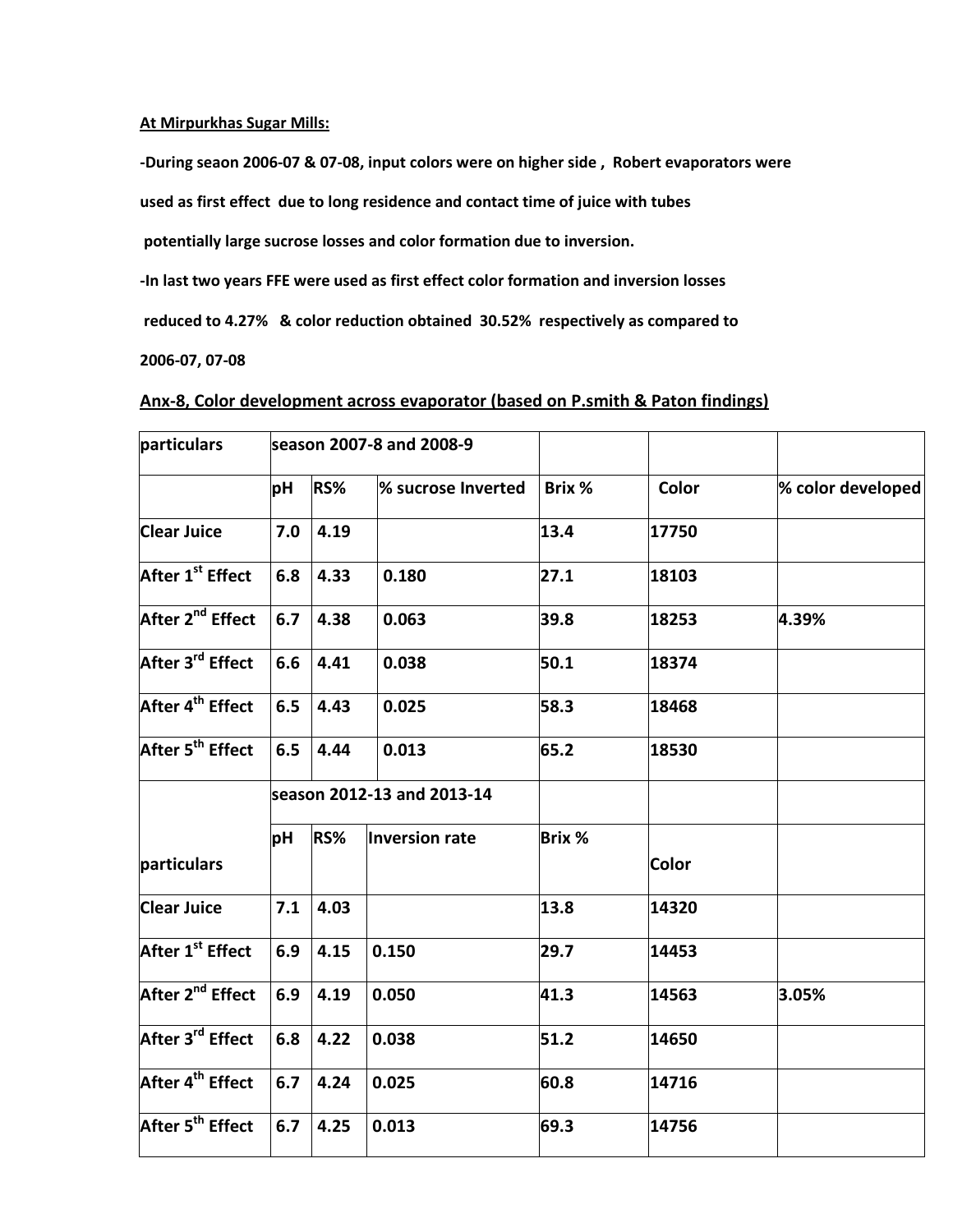# **Averag chlorogic acid & flavonoids in Raw juice , by HPLC, (N.H Paton) Average Phenolics & Amino Nitrogens . G.R.E (Lionnet)**

| <b>Parameters</b>                              | <b>Results</b>        |
|------------------------------------------------|-----------------------|
| <b>Chlorogenic Acid</b>                        | 10-1060 mg/kg solids  |
| <b>Neutral Phenolics (as sinapoyl glucose)</b> | 110-620 mg/Kg solids  |
| Flavonoids (as sinapoyl glucose)               | 170-1340 mg/Kg solids |

| <b>SYRUP</b>                 |                    |                                                 | <b>Raw Sugar</b>      |                   |                                                    |
|------------------------------|--------------------|-------------------------------------------------|-----------------------|-------------------|----------------------------------------------------|
| <b>PHENOLICS ppm on Brix</b> |                    | <b>Amino</b><br><b>Nitrogens</b><br>ppm on brix | Phenolics ppm on brix |                   | <b>Amino</b><br><b>Nitrogens</b><br>ppm on<br>brix |
| Caffeic cid                  | <b>Gallic Acid</b> | $500 - 900$                                     | <b>Caffeic Acid</b>   | <b>Galic Acid</b> | $5 - 8$                                            |
| 4000-7000                    | 800 - 1400         |                                                 | $55 - 90$             | $12 - 22$         |                                                    |

## **Color formation in Pan boiling**

- **Melanoidins & Caramals : are the main colored product during pan boiling. Melanoidins form from Maillard type reactions(known as browning reaction) of amino acids with reducing sugars (non-enzymic browning). (gross & coombs 76) (M.A Goshall)**
- **Produced with the application of high temperature at high brix and low purity, also form with low heat over long periods. (newell 1979)**

**During pan boiling colors not only increases but crystalization steps also partitons the colorants between crystal & mother liquor.** 

 **Melanoidins increase the viscosity of sugar solutions and hence interfere in the boiling and crystallization stages.**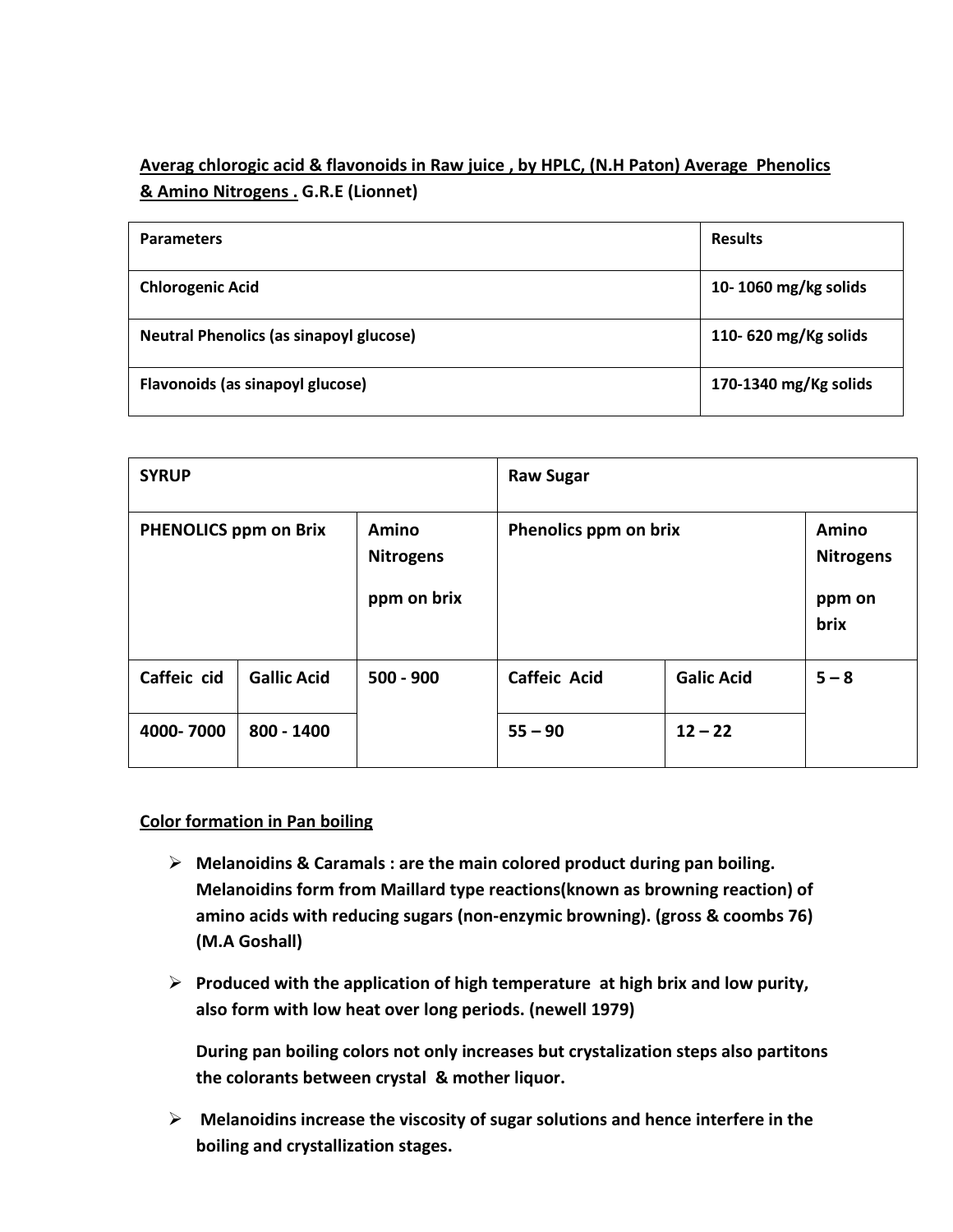- **Color increase in each grade of boiling from A to C masscuite. (P.smith).**
- **Returns of B and C sugar typically increase color of A- massecuite. (Munday et al 1968)**
- **10-20 % color formation in C massecuite occurred during massecuite storage in the crystallizer. (N.H.Paton & H.R.Delaney)**
- **Caramals produced by thermal degradation and condensation reactions of sugars.**

 **True Caramel is never formed under normal conditions , working on vacuum boiling.**

- **Source of caramel formation is sometimes due to the crystalline crust on the surface of the coils or calandria tubes of the vacuum pans. If pan is not properly washed after the boiling strike.**
- **Factors which could effect color are circulation, Pan design (head,stirrer,tubes sizes, striaght sides no body flaring) , Temperature , Nature of impurities, size of crystal, and pan operation practices etc. (peter Rein)**

**In 2006-7 to 2007-8 colors of A/B/C Masscuits were 17385,38926 &73246 Respectively, Which were 24, 23 & 16% higher than last two years.** 

**Reasons were , during last two years A & B masscuites were boiled in continueous pans, good designe Ciurculators and jigging steam coils were mounted in batch pans, for temperature control Indian automated multi jet condensers were installed. Input colors were in a lesser amount of specially those which include in crystal therefore partition co-efficient and Purging efficiency improved and B/C sugar of lesser colors returned to pan for seeding, Consequently less amount of color obtained .** 

## **Partition co-efecient & Purging efficiency** *:*

**The partition coefficient is the ratio of massecuite color to the sugar color, Indicates the extent of inclusion of color in sugar crystal, a high partition coefficient indicates low inclusion in the crystal.** 

**Purging effecincy is the ratio of impurities in Massecuite removed in molasses, Influenced by partition co-efficient. High partition co-efficient high purging efficiency.**

**The polymeric pH-sensitive caramels, alkaline degradation products and some quantity of melanoidins are removed by affination and crystallization**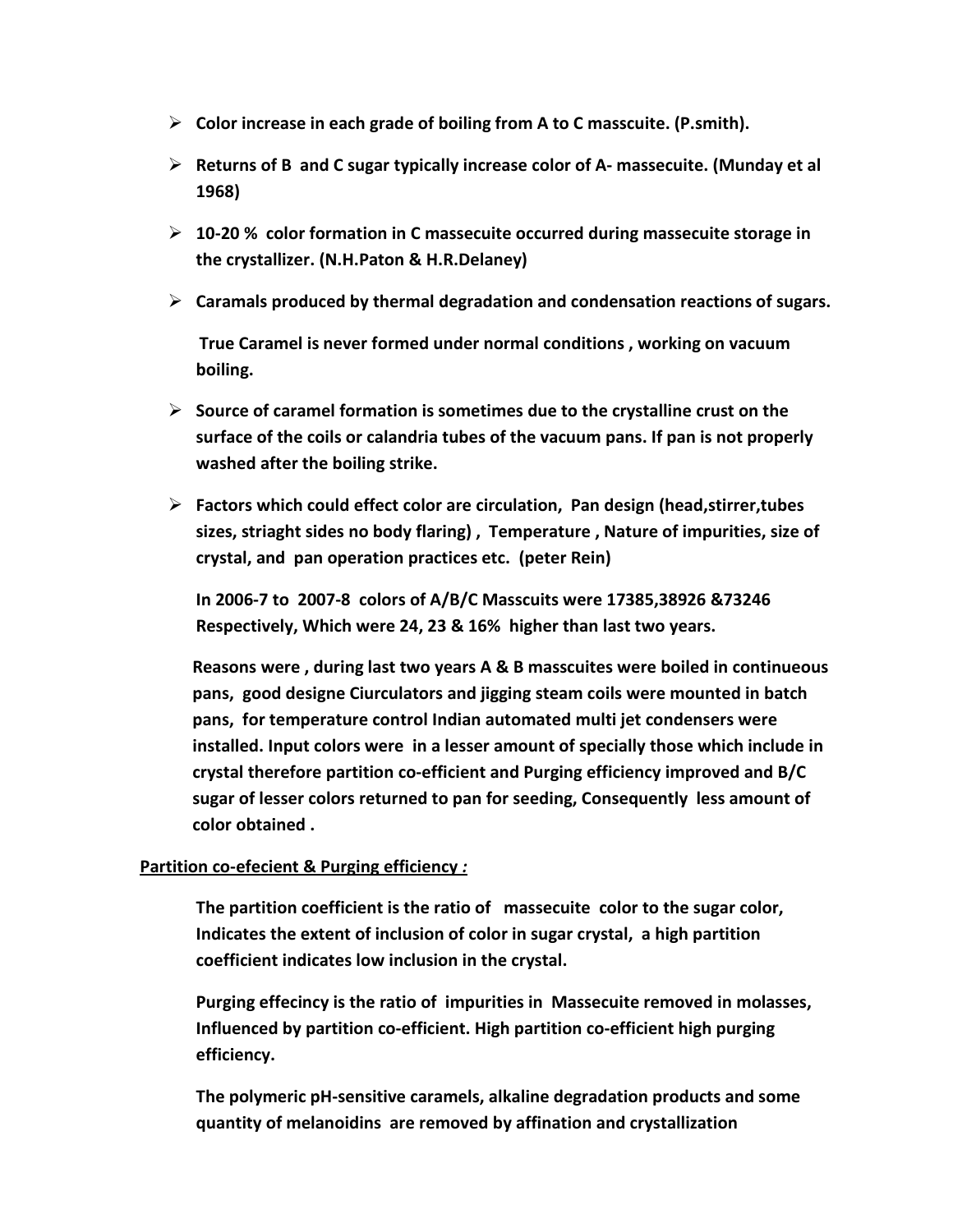**Alkaline degradation products and caramel have small tendency to deposit within the crystal mostly remain on the surface ,and remove in molasses.** 

**Melanoidins attached within the crystal, not easily to remove in affination process.** 

| <b>Raw Massecuite</b>          |                    |       |                  |                  |         |        |  |
|--------------------------------|--------------------|-------|------------------|------------------|---------|--------|--|
|                                | season 2006-07 and |       | season 2012-13 & |                  |         |        |  |
| <b>Particulars</b>             | 2007-08            |       |                  |                  | 2013-14 |        |  |
|                                | Α                  | ΙB    | C                | A                | B       | C      |  |
| <b>Massecuite Color</b>        | 17385              | 38926 | 73246            | 13109            | 29759   | 61470  |  |
| <b>Molasses Color</b>          | 33797              | 67100 | 111680           | 25552            | 52394   | 95223  |  |
| <b>Sugar Color</b>             | 974                | 10751 | 26271            | 666              | 7124    | 20217  |  |
| <b>Purging Efficiency</b>      | 97.2               | 94.80 | 91.48            | 97.46            | 96.83   | 92.95  |  |
| partition co-efficient / Ratio | 17.86: 1           |       | $3.62:1$ 2.79: 1 | 19.69: 1 4.18: 1 |         | 3.04:1 |  |

## **Anx-9, MSM Purging efficiency /partition co-efficient**

### **COLOR DEVELOPMENT DURING STORAGE :**

**Color developed at the high storage temperatures , especially in PAKISTAN where the temperature reaches 48° C.** 

**Color Increase with, both time and temperature . opinions are divided as to whether this color formation is due to caramelisation or melanoidin formation** 

**It was proposed that the 0.05 % reducing sugars present in sugar crystal would under go slow caramelisation catalyzed by ash constituents especially carbonate, during storage.**

**Color formation could also be due to the reaction of polyphenole, not removed by conventional clarification method, and iron from factory equipment. (M.J. Kort).**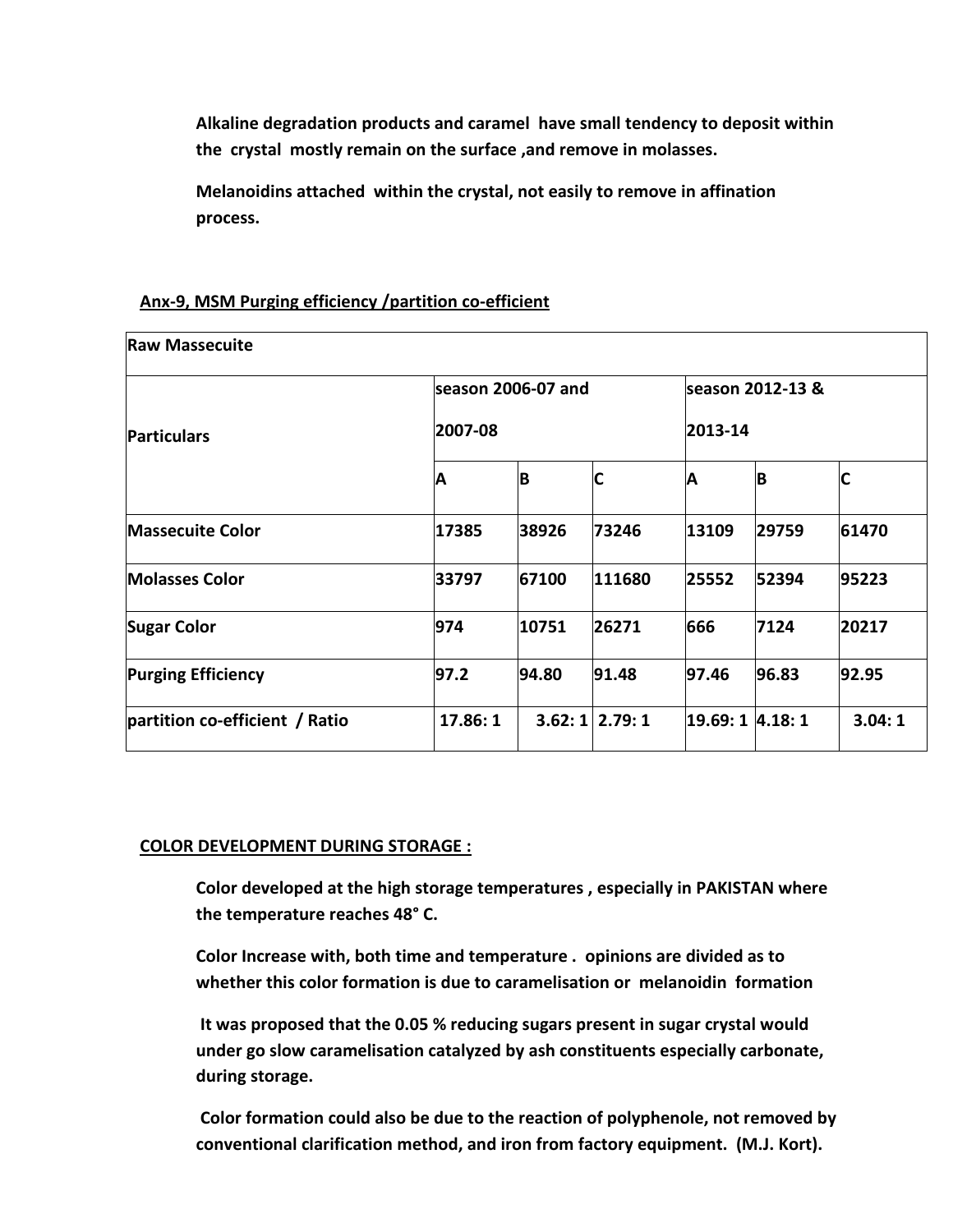**Mother liquor within coglomerates crystal also causes color formation .**

**When refine sugar was made from sulphitation process, color formation was higher during storage, as unstable sulphited carbonyls are prone to losing the sulphite groups and release SO2 over the time, resulting color returned** 

| particulars                                | <b>Manufacturing process</b> |                                        |  |  |  |
|--------------------------------------------|------------------------------|----------------------------------------|--|--|--|
|                                            | <b>DRCS</b>                  | <b>DRC with Phosfloatation and PAC</b> |  |  |  |
| sugar color (initial result)               | 39 IU                        | <b>20 IU</b>                           |  |  |  |
| moisture%                                  | 0.03                         | 0.03                                   |  |  |  |
| storage temp C                             | 32 C* to 44 C*               | 32 C* to 46 C*                         |  |  |  |
| Humidity%                                  | 50 to 75 %                   | 50 to 75 %                             |  |  |  |
| sugar color (after 6month<br>storage time) | <b>58 IU</b>                 | <b>26 IU</b>                           |  |  |  |
| color development %                        | 49 %                         | 30 %                                   |  |  |  |

### **Anx-10, Color development during storage:**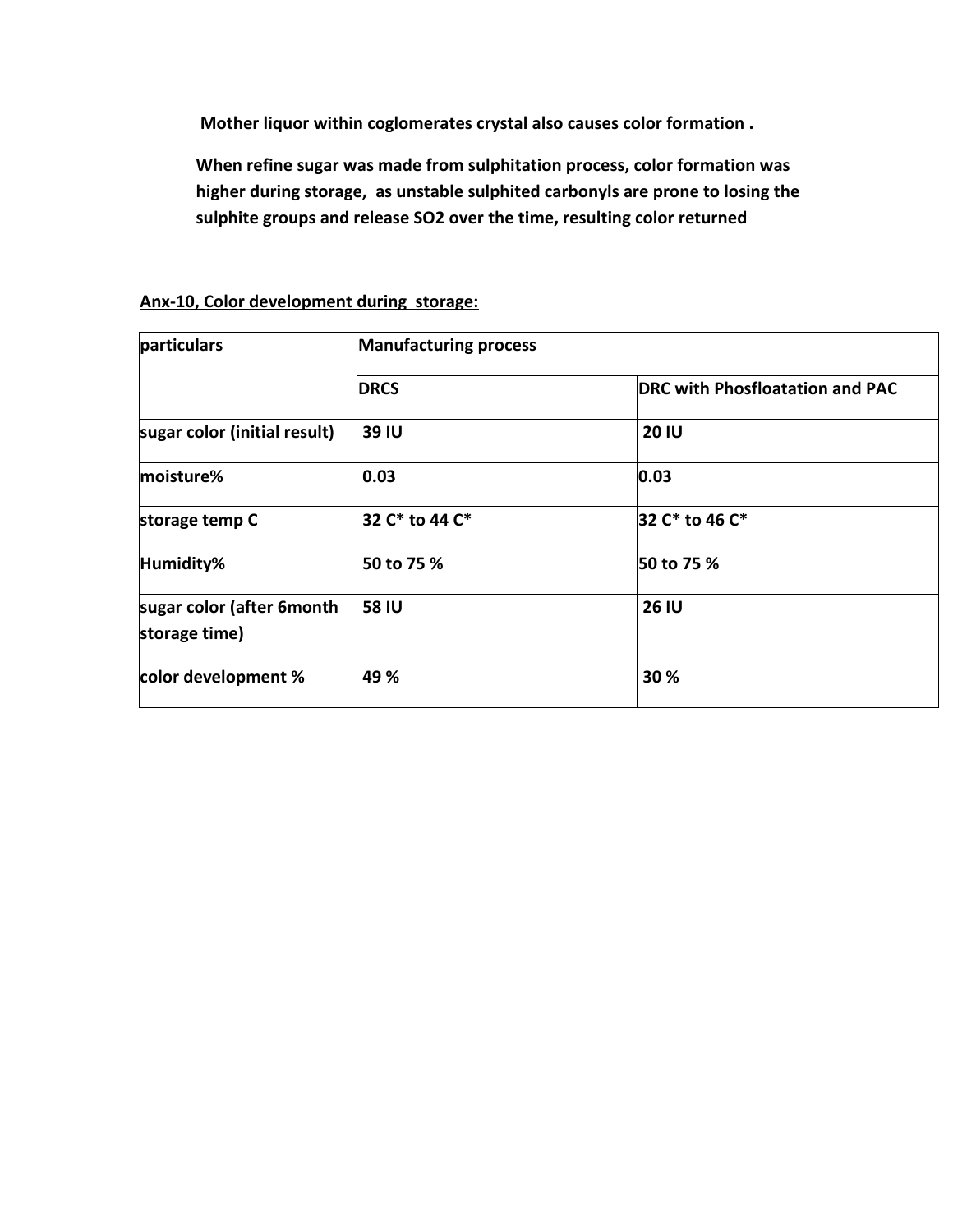| <b>Colour Process</b>                                                    | Phenolic<br>s | Flavonoid<br>s | Melanoidin<br>s | <b>Caramels</b> | <b>ADF</b><br><b>Products</b> | Colour<br><b>Precursors</b> |
|--------------------------------------------------------------------------|---------------|----------------|-----------------|-----------------|-------------------------------|-----------------------------|
| Carbonatation                                                            |               |                |                 |                 |                               |                             |
| Sulphitation                                                             |               |                |                 |                 |                               |                             |
| Phosphatation                                                            |               |                |                 |                 |                               |                             |
| <b>Color Precipitants</b>                                                |               |                |                 |                 |                               |                             |
| Oxidative<br><b>Decolorants</b>                                          |               |                |                 |                 |                               |                             |
| <b>Activated Carbon</b>                                                  |               |                |                 |                 |                               |                             |
| Ion Exchange                                                             |               |                |                 |                 |                               |                             |
| <b>Well Removed</b><br><b>Formed in Process</b><br><b>Poorly Removed</b> |               |                |                 |                 |                               |                             |

## **Anx-11,Color removal in different processes (SB DAVIS)**

# **Process combination & selection**

**To produce good quality refined sugar and to achieve cost effective removal of colorants many processes have been developed over the years. In MSM different combination of processes were tried and found carbonation , phosfloatation with PAC is the better one in existing scenario. Input colors were +/- 20000 and final product was achieved of 20 -ICUMSA.** 

#### **ADDITION OF PAC**

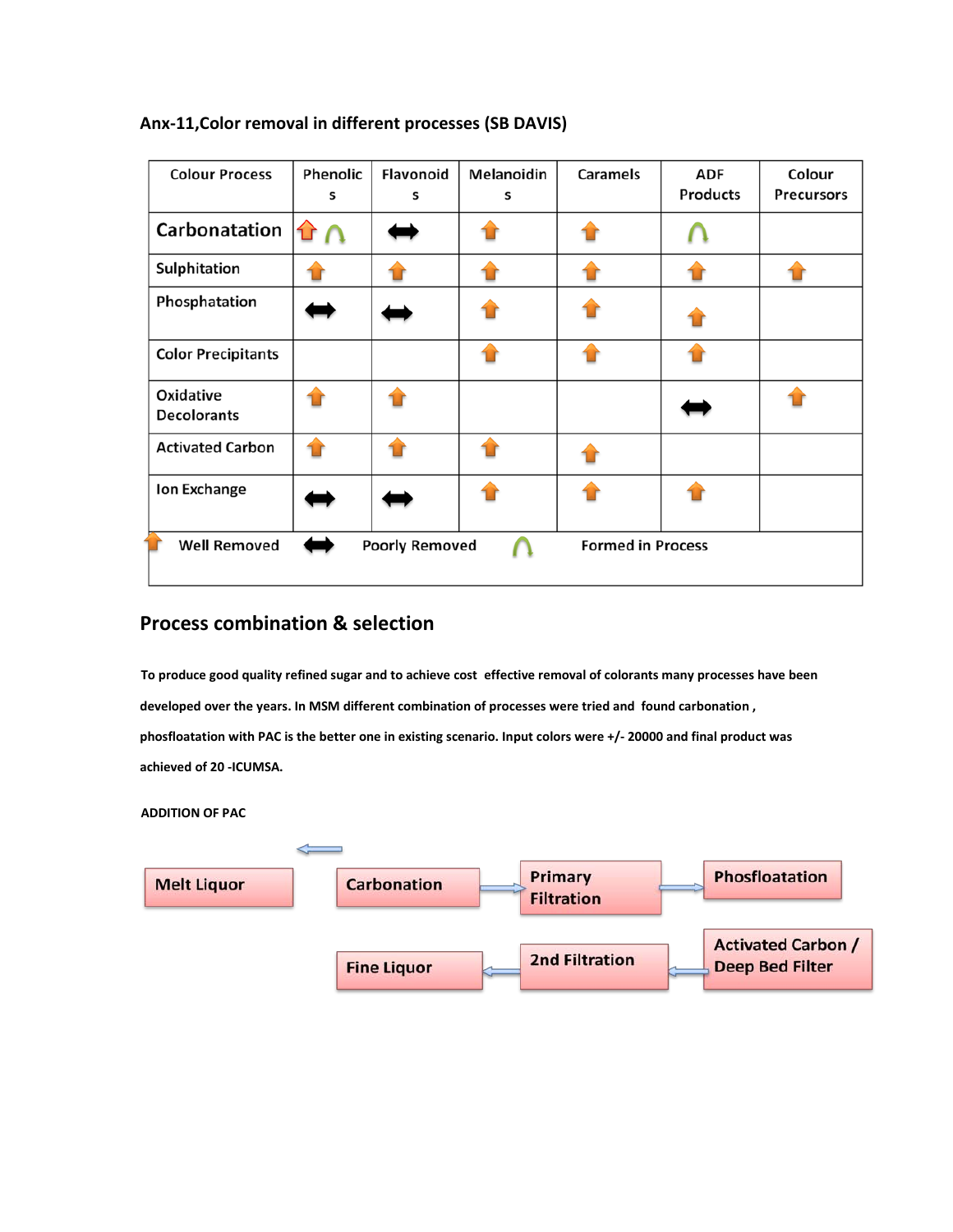# **Journey of color 20000 IU to 20 IU**

|                       | <b>Average Results of Color IU</b> |                    |                     |  |  |  |
|-----------------------|------------------------------------|--------------------|---------------------|--|--|--|
| Particulars           | 2006-07 to 2007-<br>B              | 2012-13 to 2013-14 | % of Color Decrease |  |  |  |
| <b>Primary Juice</b>  | 17,220                             | 14,035             | 18.50               |  |  |  |
| Mixed JUICE           | 20,302                             | 16,995             | 16.28               |  |  |  |
| <b>Clear Juice</b>    | 17,846                             | 14,209             | 20.38               |  |  |  |
| Syrup                 | 18,631                             | 14,638             | 21.43               |  |  |  |
| A. Massecuite         | 17,385                             | 13,109             | 24.60               |  |  |  |
| A. Heavy              | 33,797                             | 25,552             | 24.40               |  |  |  |
| A.Sugar               | 974                                | 666                | 31.60               |  |  |  |
| <b>B.</b> Massecuite  | 38,926                             | 29,759             | 23.55               |  |  |  |
| B. Heavy              | 67,100                             | 52,394             | 21.92               |  |  |  |
| <b>B.Seed</b>         | 10,751                             | 7,124              | 33.73               |  |  |  |
| C. Massecuite         | 73,246                             | 61,470             | 16.08               |  |  |  |
| <b>Final Molasses</b> | 111,680                            | 95,223             | 14.74               |  |  |  |
| C. Magma              | 26,271                             | 20,217             | 23.04               |  |  |  |
| C. Light              | 39,874                             | 31,538             | 20.90               |  |  |  |
| C. Seed               | 12,668                             | 8,895              | 29.78               |  |  |  |
| <b>Melt Liquor</b>    | 1,100                              | 739                | 32.81               |  |  |  |
| Clear Liquor          | 638                                | 347                | 45.55               |  |  |  |

|                    | Average Results of Color IU |                                                     |                     |  |
|--------------------|-----------------------------|-----------------------------------------------------|---------------------|--|
| <b>Particulars</b> | 08                          | 2006-07 to 2007- $\vert$ 2012-13 to 2013-14 $\vert$ | % of Color Decrease |  |

| Sulphited.<br>Liquor | ລລ<br>ააი | ວcess<br>∩ലി<br>ו שוי |  |
|----------------------|-----------|-----------------------|--|
|----------------------|-----------|-----------------------|--|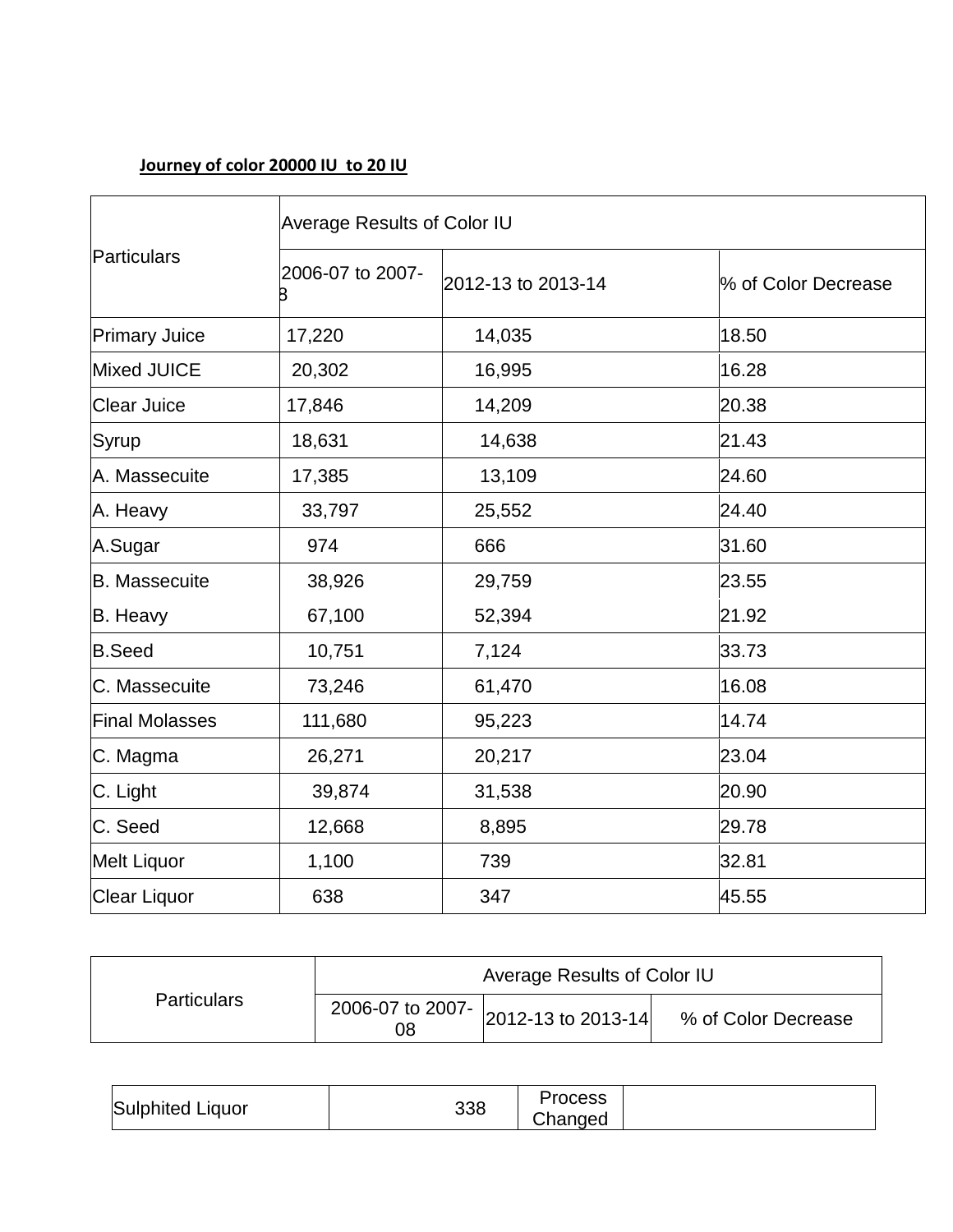| Phosfloatation Out Liquor Process N/A |       | 226   |       |
|---------------------------------------|-------|-------|-------|
| D/Filter + GAC out Liquor Process N/A |       | 183   |       |
| Fine Liquor                           | 287   | 175   | 39.23 |
| <b>R1 Massecuite</b>                  | 460   | 281   | 38.85 |
| Run Off 1st                           | 881   | 543   | 38.40 |
| $R-1$ sugar                           | 39    | 20    | 49.04 |
| R-2 Massecuite                        | 1,077 | 662   | 38.53 |
| Run Off 2nd                           | 2,094 | 1,241 | 40.72 |
| R-2 Sugar                             | 61    | 35    | 42.30 |
| R-3 Massecuite                        | 2,483 | 1,474 | 40.64 |
| Run Off 3rd                           | 4,872 | 2,735 | 43.86 |
| R-3 sugar                             | 94    | 52    | 45.16 |

# **Conclusion**

**Current knowledge on origin of colors, their development during processing are shared.** 

**It is clear that the topic is a complex one, Color formation of various types occurs throughout sugar processing.** 

**color analyses was carried out through out the seasons, and data compared for 4 seasons**

**Its evidently showing that with the continuous improvement in milling , processing and cane quality and trying different color removal techniques, improvement in colors brought and found that existing process is better one according to MSM scenario.**

### **Acknowledgement**

**I wishes to thank Mirpurkhas sugar mills management for permission to present this paper, The contributions and tremendous support of all colleagues and Mr. Ashfaque, QCM / Mr.M.Ibrahim QCO lab. For various aspects/specially analyses of colors for this presentation,**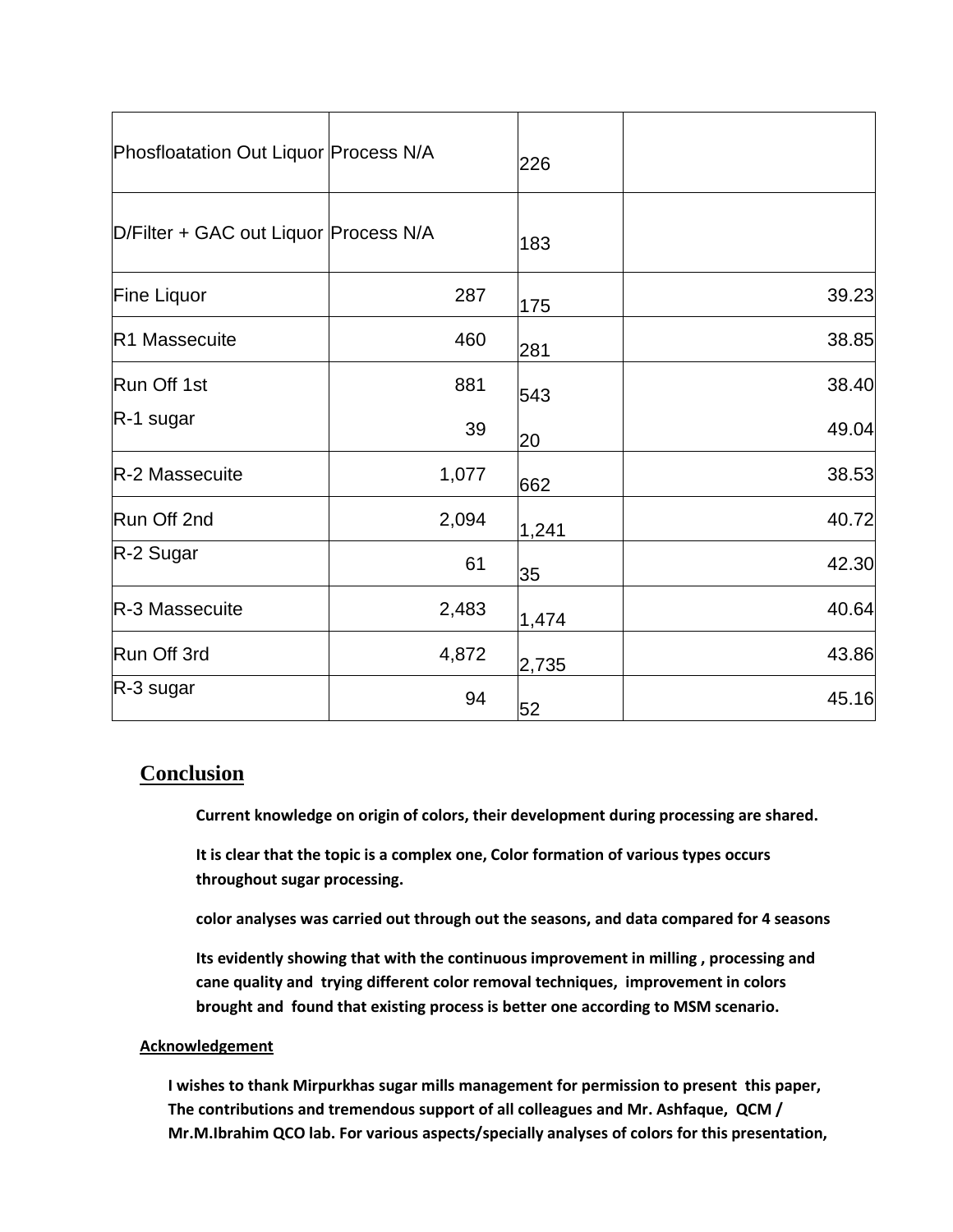**are gratefully acknowledged. The author wishes to thank Mr. Mohammad Ali GDO and Mr.Tahir Bashir GM-O, for constructive criticism and helpful discussions in the final drafting of the paper. Special & sincere thanks to Mr. Abdul Waheed Qureshi (R. D. Shahtaj sugar Mills ) for his moral & technical support and helpful suggestion throughout my career.**

### *REFERENCES*

- **"Colour Studies In Milling"** *By P.SMITH, N. H. PATON,H. R. DELANEY and R.AMES CSR Limited.*
- **"Effect of rind Pigments and Juice Colorants on Juice Claribility, Settling Time and Mud volume of**

 **sugar cane"** *By T.R. Rupa S.Asokan*

 **"Phenolics in sugar cane juice:potentail degradation hydrogen peroxide and fentons reagent** 

 **"***By DMT NGUYEN, WOS DOHERT* 

- **"The effects of luisiana soils on cane juice quality"** *By Mary An Godshall , Scott K.Spear, and Richard M.johnson*
- **"Colour in the sugar industry"***By M.J.KORT* **,**
- **"The origion of colour in raw sugar"** *By N.H. (NANCY ) PATON*
- **"Color removal during clarification and decolorization process"** *By Patricia F.Lindeman and Michael G. O Shea*
- **"Sugar refining present technology and future developments"** *By J.C. Abram and J. T. Ramage*
- **"Comparision of carbonatation and phosphatation process for clarification of sugar solutions extracts"**

*from several specialized publications and edited by Leo Briones, Putsch Co., Feb. 2007.*

- **"The chemistry of color removal a processing perspective"** *By SB Davis Sugar Milling Research Institute*
- **"Cane sugar refinig with ion exchange resins"** *RIFFER, R ( 1980).*